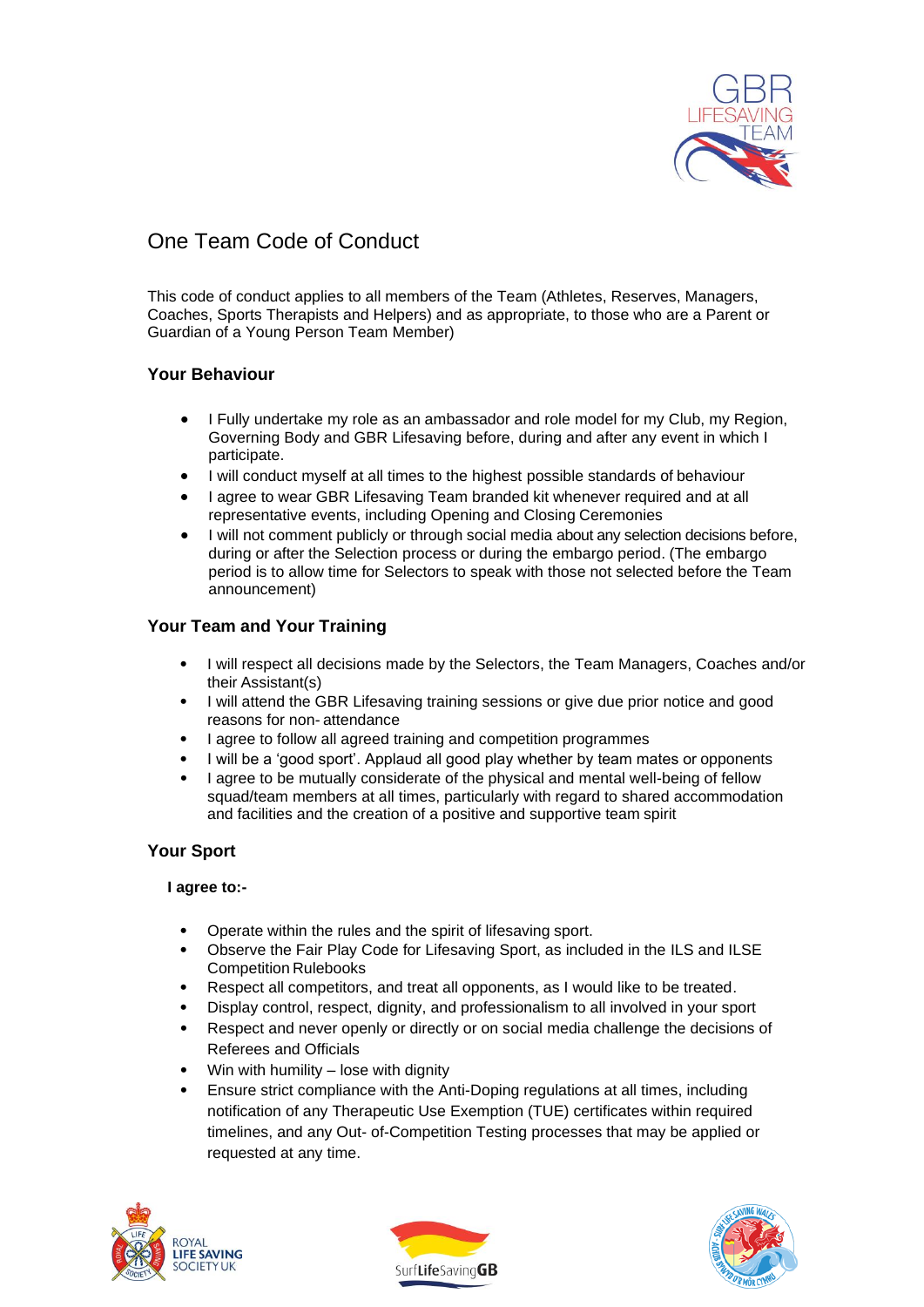

## **Alcohol**

There is a zero-tolerance policy for all Team Athletes and Reserves (and as appropriate for Management Team members) regarding the consumption of alcohol during pre-event training and whilst attending GBR Lifesaving events. This is clarified as follows:

- Team Athletes under the age of 18 are prohibited from taking alcohol at all times and regardless of local laws relating to age, are deemed to be under the responsibility of the GBR team management at all times.
- For athletes under 18 years of age the zero-tolerance approach to alcohol consumption commences from the point where the person legally responsible (parent/guardian) for the individual passes the responsibility to the GBR team management to the point where this is passed back to the responsible person (parent/guardian) at the end of the event.
- Athletes over the age of eighteen.
	- o The zero-alcohol policy commences when an athlete departs from their home base to travel to any GBR Team Lifesaving activity and concludes when the athlete completes the final event of the competition. It also applies at all times when team kit is worn both in and out of competition.
	- $\circ$  For the purposes of this Code of Conduct, the final event of the competition may include attendance at a formal closing ceremony.
	- $\circ$  It is recognised that at end of event celebrations or party alcohol may be available. Where this is the case, athletes over the age of 18 may consume a celebratory alcoholic drink but it is the entire responsibility of each athlete to ensure that they limit their consumption and at all times behave in a polite, considerate, respectful and reasonable manner. This applies whether or not Team Kit is worn.
	- $\circ$  It is the responsibility of all Adult (over 18) Athletes to promote and support this policy with under age 18 Athletes
- All athletes are deemed to be responsible for their own actions and must not indulge in any alcohol related behavior that is likely to cause offence and brings the GBR Lifesaving Team, RLSS UK, SLSA Wales and SLSGB into disrepute.
- RLSS UK, SLSA Wales and SLSGB reserve the right to apply their own disciplinary process to athletes at any point beyond where this code concludes its responsibility.
- It is the entire responsibility of the GBR Team Management to abide by the principles and intent of this code of conduct in their personal consumption of alcohol whilst in charge of the Team at all Team events.

## **Social Media**

• Responsible use of Social Media is encouraged, but those who use such media must understand that any comments that they make or pictures or videos that they publish, even if they are intended as private comments or pictures, may be seen by people who may take offence at what they read or see or may cause offence to those who feature in the communication. Even if the comment or picture is not intended to cause offence, it is the person reading or seeing it who may feel offended. Privacy settings on these accounts are not infallible and comments and pictures may often be seen by anybody. Irresponsible, discourteous or offensive use of social media will be seen as a breach of this code of conduct. This in particular includes the use of accounts that are restricted to private users like what App and other similar encrypted messaging platforms.